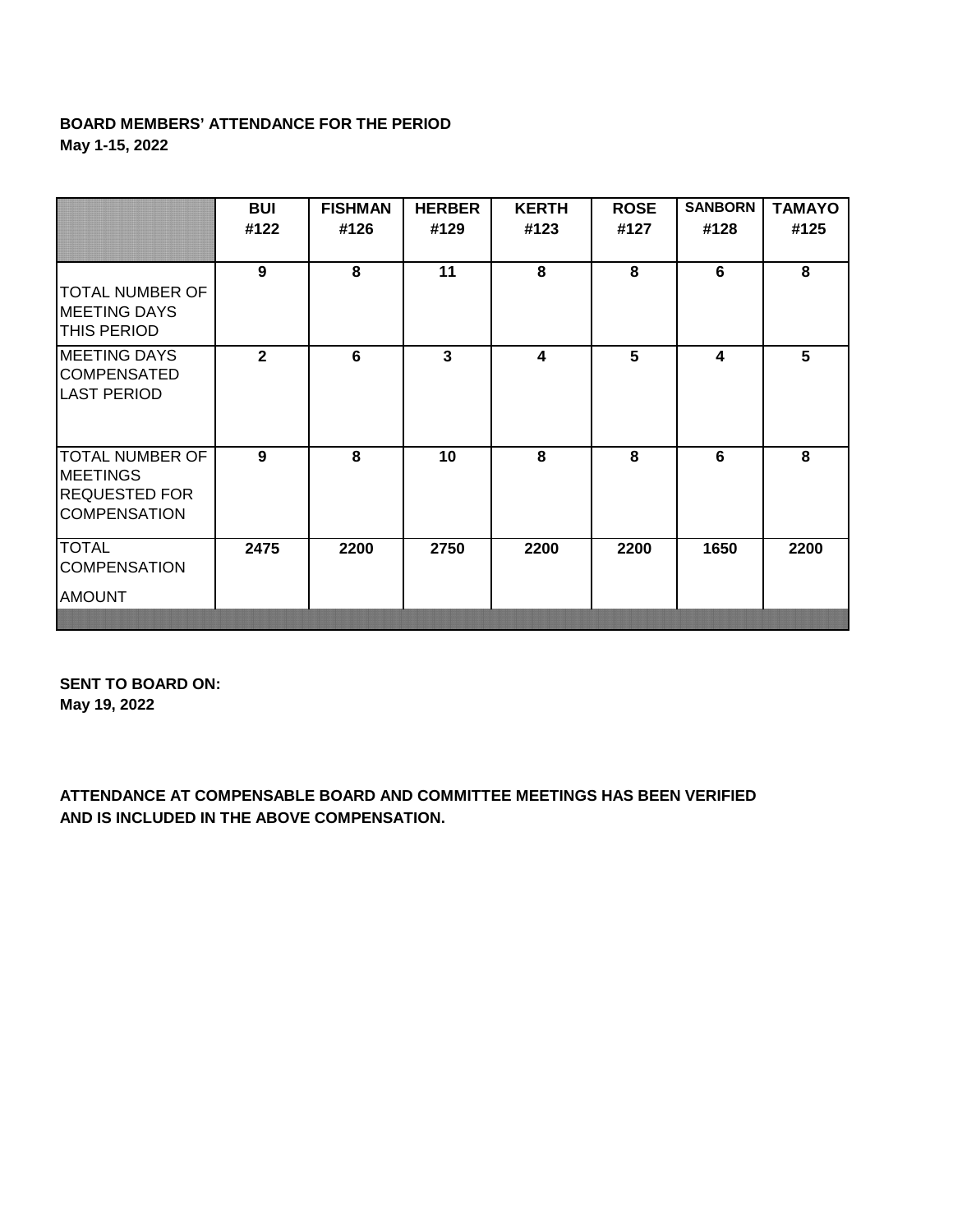| TO:          | President of the Board |                        |  |
|--------------|------------------------|------------------------|--|
| <b>FROM:</b> |                        | Director: Brandon Rose |  |

Signature: *Brandon Rose (kw)*

**RE: REQUEST COMPENSATION FOR SERVICE RENDERED AT THE REQUEST OF THE BOARD (Per Resolution 91-7-5)**

**PAY PERIOD: MAY 1, 2022 – MAY 15, 2022**

### **BOARD/COMMITTEE MEETINGS AND ADDITIONAL ACTIVITIES:**

| $\Box$ | <b>DATE</b> | <b>PURPOSE</b>                                 | <b>COMPENSATION</b><br>CATEGORY* | <b>ATTENDEES</b> |
|--------|-------------|------------------------------------------------|----------------------------------|------------------|
|        | 05/01-05/06 | Cap-to-Cap Conference                          | H/D                              |                  |
|        | 05/10/22    | <b>Strategic Development Committee Meeting</b> | $\mathbf C$                      |                  |
|        | 05/11/22    | <b>Policy Committee Meeting</b>                | $\mathbf C$                      |                  |
|        |             |                                                |                                  |                  |
|        |             |                                                |                                  |                  |
|        |             |                                                |                                  |                  |
|        |             |                                                |                                  |                  |
|        |             |                                                |                                  |                  |
|        |             |                                                |                                  |                  |
|        |             |                                                |                                  |                  |
|        |             |                                                |                                  |                  |
|        |             |                                                |                                  |                  |
|        |             |                                                |                                  |                  |
|        |             |                                                |                                  |                  |
|        |             |                                                |                                  |                  |
|        |             |                                                |                                  |                  |
|        |             |                                                |                                  |                  |

### **Total number of meetings compensated in the first half of the month: N/A**

#### **Total number of eligible compensation days this period: 8**

#### **Total number of activities requested for compensation: 8**

Please mark the box "N/C" if you do not want to receive compensation but wish this meeting reflected on compensation form.

\*COMPENSATION CATEGORIES: (GP-12 Board Compensation and Benefits)

- A-Adhoc Committee Meetings
- B-SMUD Workshops
- C-Publicly Noticed Meetings/Committees/Closed Sessions

D-State/Federal Legislative Meetings/Briefings

E-Customer or SMUD Staff Meetings

F-Community Meetings/Events

G-Recognition Events for SMUD

H-Conference/Organized Educational Activities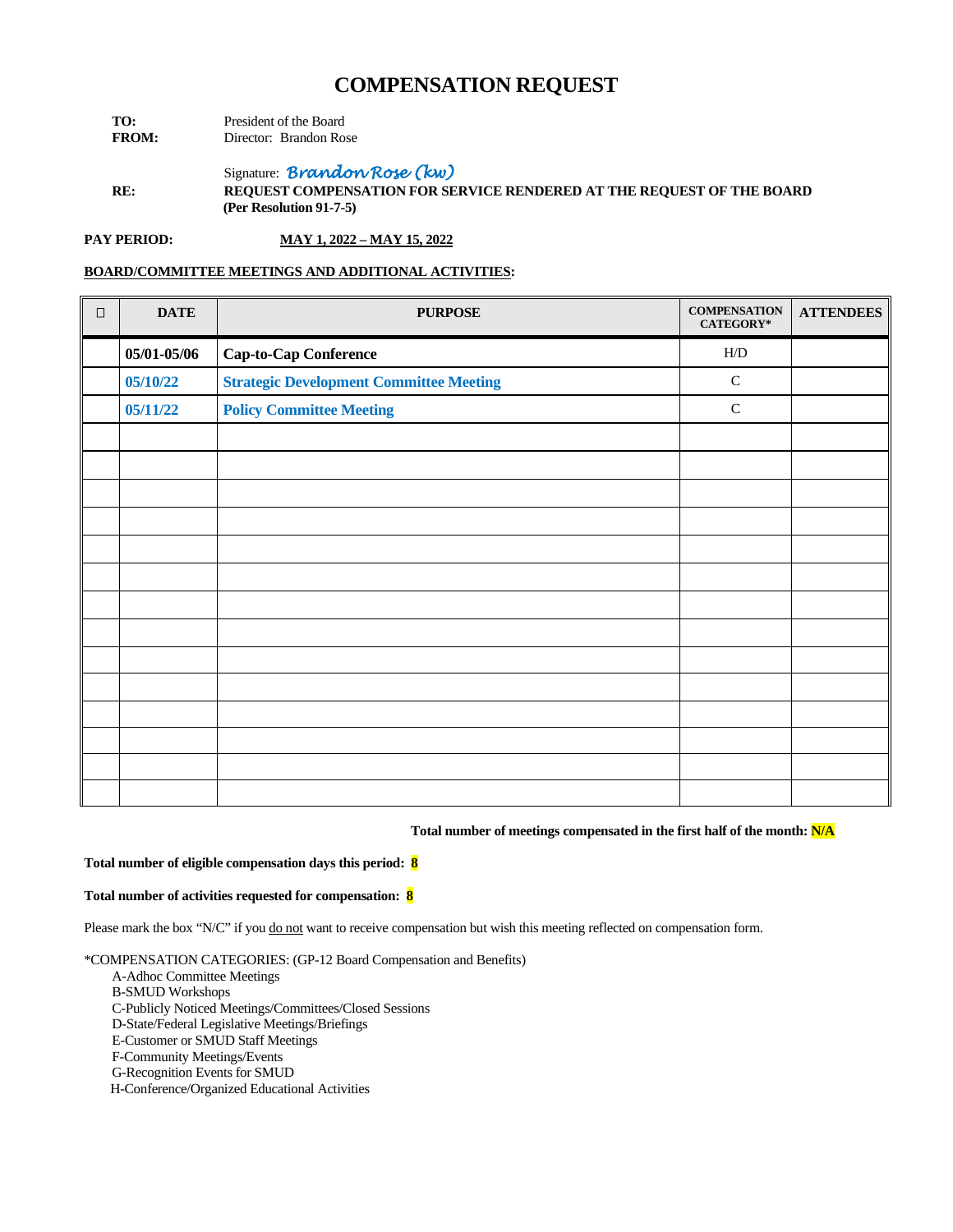- **TO:** President of the Board<br>**FROM:** Director: Nancy Bui-T Director: Nancy Bui-Thompson
- Signature: *Nancy Bui-Thompson (kw)* **RE: REQUEST COMPENSATION FOR SERVICE RENDERED AT THE REQUEST OF THE BOARD (Per Resolution 91-7-5)**

**PAY PERIOD: MAY 1, 2022 – MAY 15, 2022**

## **BOARD/COMMITTEE MEETINGS AND ADDITIONAL ACTIVITIES:**

| $\Box$ | <b>DATE</b> | <b>PURPOSE</b>                                   | <b>COMPENSATION</b><br>CATEGORY* | <b>ATTENDEES</b> |
|--------|-------------|--------------------------------------------------|----------------------------------|------------------|
|        | 05/01/05/04 | <b>Cap-to-Cap Conference</b>                     | H/D                              |                  |
|        | 05/05/22    | <b>Strategic Development Pre-Brief</b>           | $\mathbf E$                      |                  |
|        | 05/10/22    | <b>Strategic Development Committee Meeting</b>   | $\mathsf{C}$                     |                  |
|        | 05/11/22    | <b>Policy Committee Meeting</b>                  | $\mathsf{C}$                     |                  |
|        | 05/13/22    | <b>AAPI VIP Reception and Night Market Event</b> | $\mathbf{F}$                     |                  |
|        | 05/14/22    | Rancho Cordova iFest Event                       | $\mathbf F$                      |                  |
|        |             |                                                  |                                  |                  |
|        |             |                                                  |                                  |                  |
|        |             |                                                  |                                  |                  |
|        |             |                                                  |                                  |                  |
|        |             |                                                  |                                  |                  |
|        |             |                                                  |                                  |                  |
|        |             |                                                  |                                  |                  |
|        |             |                                                  |                                  |                  |
|        |             |                                                  |                                  |                  |

**Total number of meetings compensated in the first half of the month: N/A**

#### **Total number of eligible compensation days this period: 9**

#### **Total number of activities requested for compensation: 9**

Please check the box if you do not want to receive compensation but wish this meeting reflected on compensation form.

- A-Adhoc Committee Meetings
- B-SMUD Workshops
- C-Publicly Noticed Meetings/Committees/Closed Sessions
- D-State/Federal Legislative Meetings/Briefings
- E-Customer or SMUD Staff Meetings
- F-Community Meetings/Events
- G-Recognition Events for SMUD
- H-Conference/Organized Educational Activities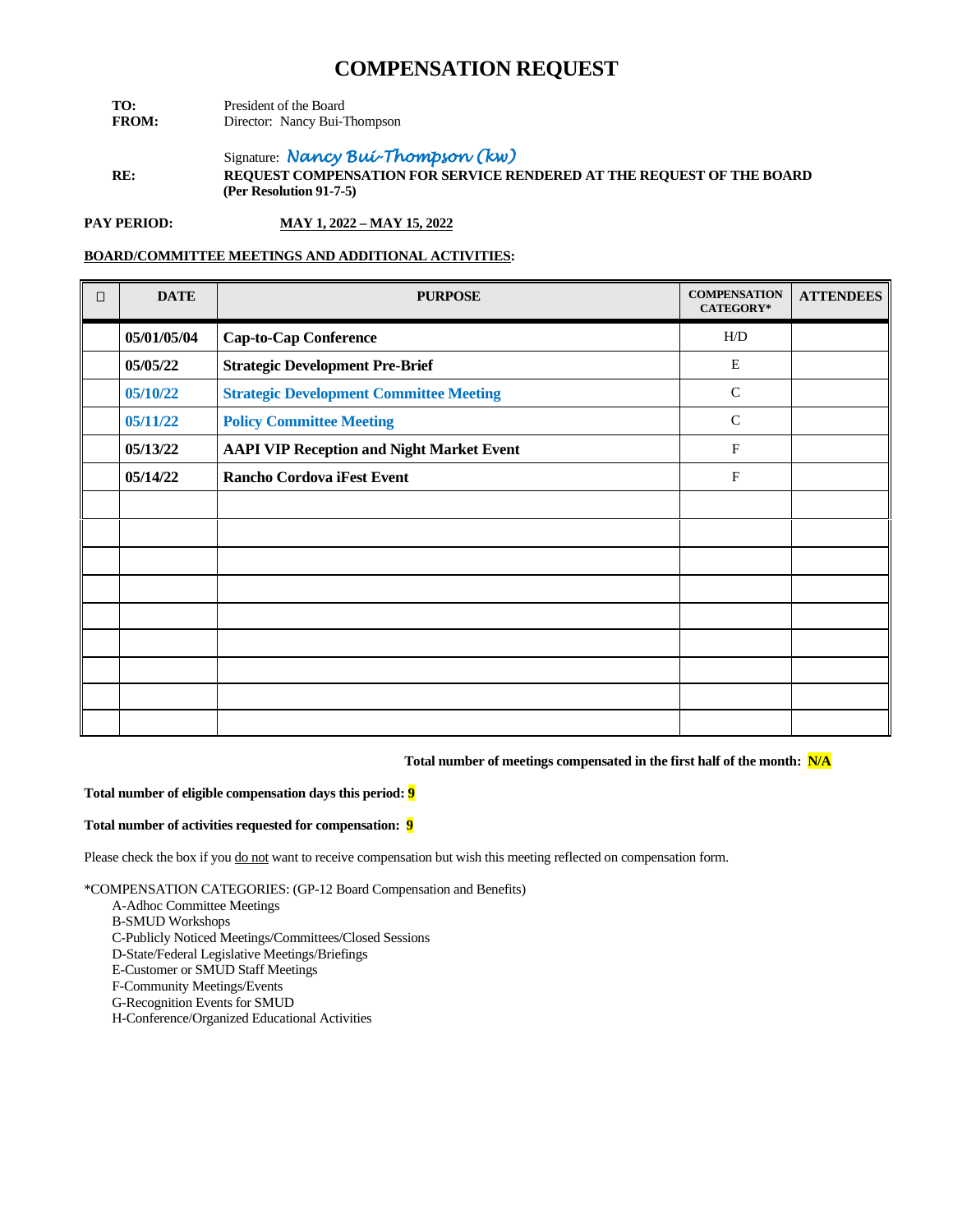- **TO:** President of the Board<br>**FROM:** Director: Gregg Fishn **Director:** Gregg Fishman
- Signature: *Gregg Fishman (kw)*  **RE: REQUEST COMPENSATION FOR SERVICE RENDERED AT THE REQUEST OF THE BOARD (Per Resolution 91-7-5)**

**PAY PERIOD: MAY 1, 2022 – MAY 15, 2022**

## **BOARD/COMMITTEE MEETINGS AND ADDITIONAL ACTIVITIES:**

| $\Box$ | <b>DATE</b> | <b>PURPOSE</b>                                      | <b>COMPENSATION</b><br><b>CATEGORY*</b> | <b>ATTENDEES</b> |
|--------|-------------|-----------------------------------------------------|-----------------------------------------|------------------|
|        | 05/01-05/04 | <b>Cap-to-Cap Conference</b>                        | H/D                                     |                  |
|        | 05/05/22    | <b>Economics Panel Discussion</b>                   | $\mathbf F$                             |                  |
|        | 05/06/22    | Meeting with Farres Everly re: Clean Power Campaign | Е                                       |                  |
|        | 05/10/22    | <b>ERCS Pre-Brief</b>                               | E                                       |                  |
|        | 05/10/22    | <b>Strategic Development Committee Meeting</b>      | ${\bf C}$                               |                  |
|        | 05/11/22    | <b>Policy Committee Meeting</b>                     | ${\bf C}$                               |                  |
|        |             |                                                     |                                         |                  |
|        |             |                                                     |                                         |                  |
|        |             |                                                     |                                         |                  |
|        |             |                                                     |                                         |                  |
|        |             |                                                     |                                         |                  |
|        |             |                                                     |                                         |                  |
|        |             |                                                     |                                         |                  |
|        |             |                                                     |                                         |                  |
|        |             |                                                     |                                         |                  |
|        |             |                                                     |                                         |                  |
|        |             |                                                     |                                         |                  |

#### **Total number of meetings compensated in the first half of the month: N/A**

#### **Total number of eligible compensation days this period: 8**

#### **Total number of activities requested for compensation: 8**

Please mark the box "N/C" if you do not want to receive compensation but wish this meeting reflected on compensation form.

- A-Adhoc Committee Meetings
- B-SMUD Workshops
- C-Publicly Noticed Meetings/Committees/Closed Sessions
- D-State/Federal Legislative Meetings/Briefings
- E-Customer or SMUD Staff Meetings
- F-Community Meetings/Events
- G-Recognition Events for SMUD
- H-Conference/Organized Educational Activities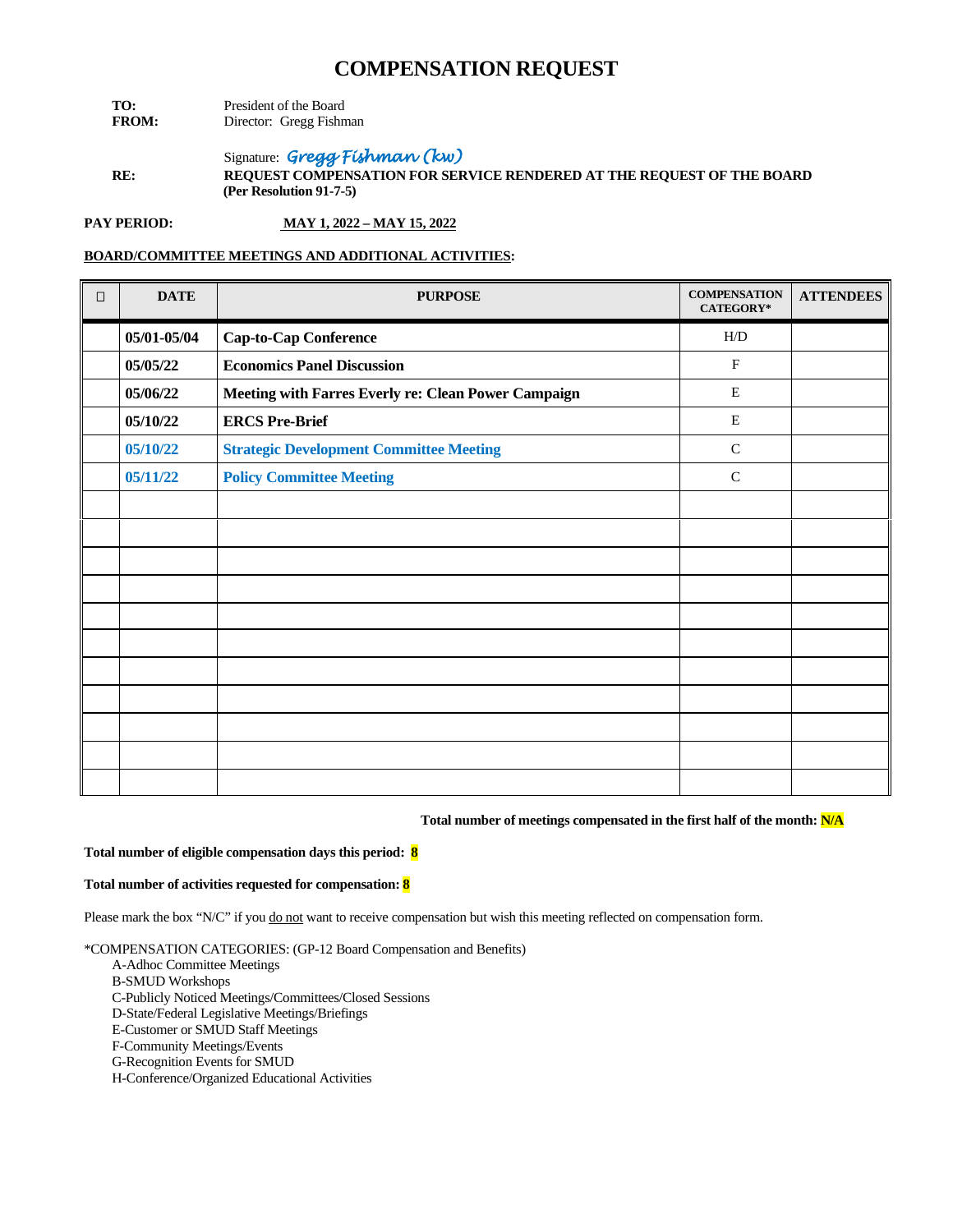### **TO:** President of the Board<br>**FROM:** Director: Rosanna He Director: Rosanna Herber

Signature: *Rosanna Herber (kw)* **RE: REQUEST COMPENSATION FOR SERVICE RENDERED AT THE REQUEST OF THE BOARD (Per Resolution 91-7-5)**

**PAY PERIOD: MAY 1, 2022 – MAY 15, 2022**

### **BOARD/COMMITTEE MEETINGS AND ADDITIONAL ACTIVITIES:**

| $\Box$ | <b>DATE</b> | <b>PURPOSE</b>                                           | <b>COMPENSATION</b><br>CATEGORY* | <b>ATTENDEES</b> |
|--------|-------------|----------------------------------------------------------|----------------------------------|------------------|
|        | 05/01-05/04 | <b>Cap-to-Cap Conference</b>                             | H/D                              |                  |
|        | 05/06/22    | <b>Clean City Campaign Meeting with Farres Everly</b>    | E                                |                  |
|        | 05/09-05/10 | <b>ALF Retreat</b>                                       | H                                |                  |
|        | 05/10/22    | <b>Strategic Development Committee Meeting</b>           | $\mathbf C$                      |                  |
|        | 05/11/22    | <b>Finance and Audit Pre-Brief</b>                       | E                                |                  |
|        | 05/11/22    | <b>Policy Committee Meeting</b>                          | $\mathcal{C}$                    |                  |
|        | 05/11/22    | Meeting with Sacramento Zoo Director and Board President | F                                |                  |
|        | 05/12/22    | <b>Multiple Sclerosis Foundation Event</b>               | $\mathbf{F}$                     |                  |
|        | 05/13/22    | <b>River City Food Bank Ribbon Cutting</b>               | $\mathbf{F}$                     |                  |
|        | 05/13/22    | <b>APPI VIP Reception and Night Market Event</b>         | $\mathbf F$                      |                  |
|        | 05/14/22    | My Sister's House Annual Gala                            | $\mathbf{F}$                     |                  |
|        |             |                                                          |                                  |                  |
|        |             |                                                          |                                  |                  |
|        |             |                                                          |                                  |                  |
|        |             |                                                          |                                  |                  |
|        |             |                                                          |                                  |                  |
|        |             |                                                          |                                  |                  |
|        |             |                                                          |                                  |                  |
|        |             |                                                          |                                  |                  |

**Total number of meetings compensated in the first half of the month: N/A**

#### **Total number of eligible compensation days this period: 11**

#### **Total number of activities requested for compensation: 10**

Please check the box if you do not want to receive compensation but wish this meeting reflected on compensation form.

- A-Adhoc Committee Meetings
- B-SMUD Workshops
- C-Publicly Noticed Meetings/Committees/Closed Sessions
- D-State/Federal Legislative Meetings/Briefings
- E-Customer or SMUD Staff Meetings
- F-Community Meetings/Events
- G-Recognition Events for SMUD
- H-Conference/Organized Educational Activities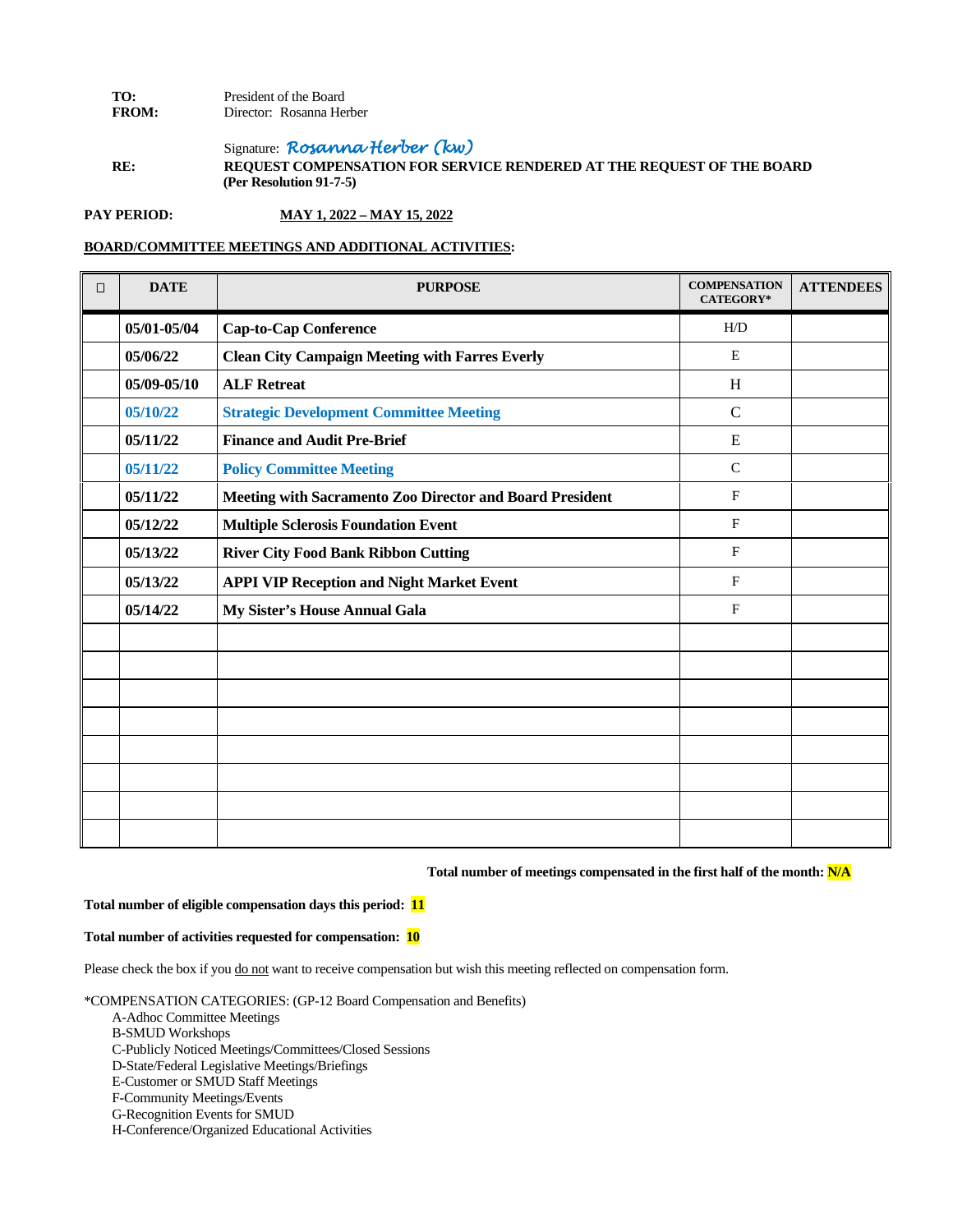| TO:          | President of the Board |  |
|--------------|------------------------|--|
| <b>FROM:</b> | Director: Rob Kerth    |  |

Signature: *Rob Kerth (kw)* **RE: REQUEST COMPENSATION FOR SERVICE RENDERED AT THE REQUEST OF THE BOARD (Per Resolution 91-7-5)**

**PAY PERIOD: MAY 1, 2022 – MAY 15, 2022**

## **BOARD/COMMITTEE MEETINGS AND ADDITIONAL ACTIVITIES:**

| $\Box$ | <b>DATE</b> | <b>PURPOSE</b>                                                   | <b>COMPENSATION</b><br><b>CATEGORY*</b> | <b>ATTENDEES</b> |
|--------|-------------|------------------------------------------------------------------|-----------------------------------------|------------------|
|        | 05/01-05/04 | <b>Cap-to-Cap Conference</b>                                     | H/D                                     |                  |
|        | 05/10/22    | <b>Strategic Development Committee Meeting</b>                   | $\mathsf{C}$                            |                  |
|        | 05/11/22    | <b>Policy Committee Meeting</b>                                  | $\mathsf{C}$                            |                  |
|        | 05/12/22    | North Sacramento Chamber of Commerce Board Meeting               | $\mathbf{F}$                            |                  |
|        | 05/13/22    | Speaking: Camp Pollock 100 <sup>th</sup> Anniversary Celebration | $\mathbf{F}$                            |                  |
|        | 05/13/22    | <b>Speaking: River City Food Bank Ribbon Cutting</b>             | F                                       |                  |
|        |             |                                                                  |                                         |                  |
|        |             |                                                                  |                                         |                  |
|        |             |                                                                  |                                         |                  |
|        |             |                                                                  |                                         |                  |
|        |             |                                                                  |                                         |                  |
|        |             |                                                                  |                                         |                  |
|        |             |                                                                  |                                         |                  |
|        |             |                                                                  |                                         |                  |
|        |             |                                                                  |                                         |                  |
|        |             |                                                                  |                                         |                  |

#### **Total number of meetings compensated in the first half of the month: N/A**

#### **Total number of eligible compensation days this period: 8**

#### **Total number of activities requested for compensation: 8**

Please check the box if you do not want to receive compensation but wish this meeting reflected on compensation form.

\*COMPENSATION CATEGORIES: (GP-12 Board Compensation and Benefits)

A-Adhoc Committee Meetings

B-SMUD Workshops

C-Publicly Noticed Meetings/Committees/Closed Sessions

D-State/Federal Legislative Meetings/Briefings

E-Customer or SMUD Staff Meetings

F-Community Meetings/Events

G-Recognition Events for SMUD

H-Conference/Organized Educational Activities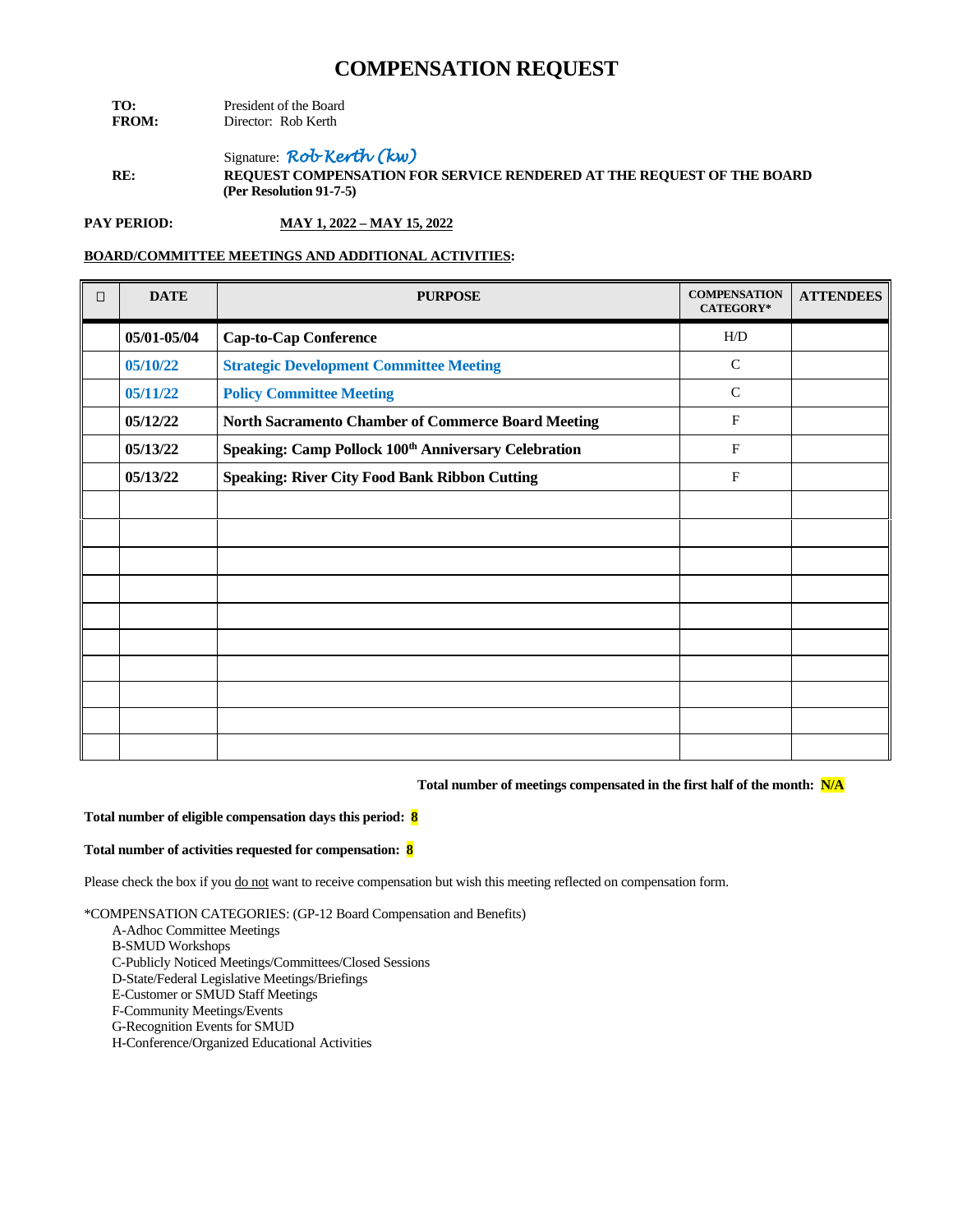| TO:          | President of the Board |  |  |
|--------------|------------------------|--|--|
| <b>FROM:</b> | Director: Dave Tamayo  |  |  |

Signature: *Dave Tamayo (kw)* **RE: REQUEST COMPENSATION FOR SERVICE RENDERED AT THE REQUEST OF THE BOARD (Per Resolution 91-7-5)**

**PAY PERIOD: MAY 1, 2022 – MAY 15, 2022**

## **BOARD/COMMITTEE MEETINGS AND ADDITIONAL ACTIVITIES:**

| $\Box$ | <b>DATE</b> | <b>PURPOSE</b>                                        | <b>COMPENSATION</b><br><b>CATEGORY*</b> | <b>ATTENDEES</b> |
|--------|-------------|-------------------------------------------------------|-----------------------------------------|------------------|
|        | 05/01-05/04 | <b>Cap-to-Cap Conference</b>                          | H/D                                     |                  |
|        | 05/05/22    | <b>Policy Pre-Brief</b>                               | $\mathbf E$                             |                  |
|        | 05/06/22    | <b>Clean City Campaign Meeting with Farres Everly</b> | $\mathbf E$                             |                  |
|        | 05/10/22    | <b>Strategic Development Committee Meeting</b>        | $\mathbf C$                             |                  |
|        | 05/11/22    | <b>Policy Committee Meeting</b>                       | $\mathsf{C}$                            |                  |
|        |             |                                                       |                                         |                  |
|        |             |                                                       |                                         |                  |
|        |             |                                                       |                                         |                  |
|        |             |                                                       |                                         |                  |
|        |             |                                                       |                                         |                  |
|        |             |                                                       |                                         |                  |
|        |             |                                                       |                                         |                  |
|        |             |                                                       |                                         |                  |
|        |             |                                                       |                                         |                  |
|        |             |                                                       |                                         |                  |
|        |             |                                                       |                                         |                  |

### **Total number of meetings compensated in the first half of the month: N/A**

#### **Total number of eligible compensation days this period: 8**

#### **Total number of activities requested for compensation: 8**

Please check the box if you do not want to receive compensation but wish this meeting reflected on compensation form.

- A-Adhoc Committee Meetings
- B-SMUD Workshops
- C-Publicly Noticed Meetings/Committees/Closed Sessions
- D-State/Federal Legislative Meetings/Briefings
- E-Customer or SMUD Staff Meetings
- F-Community Meetings/Events
- G-Recognition Events for SMUD
- H-Conference/Organized Educational Activities